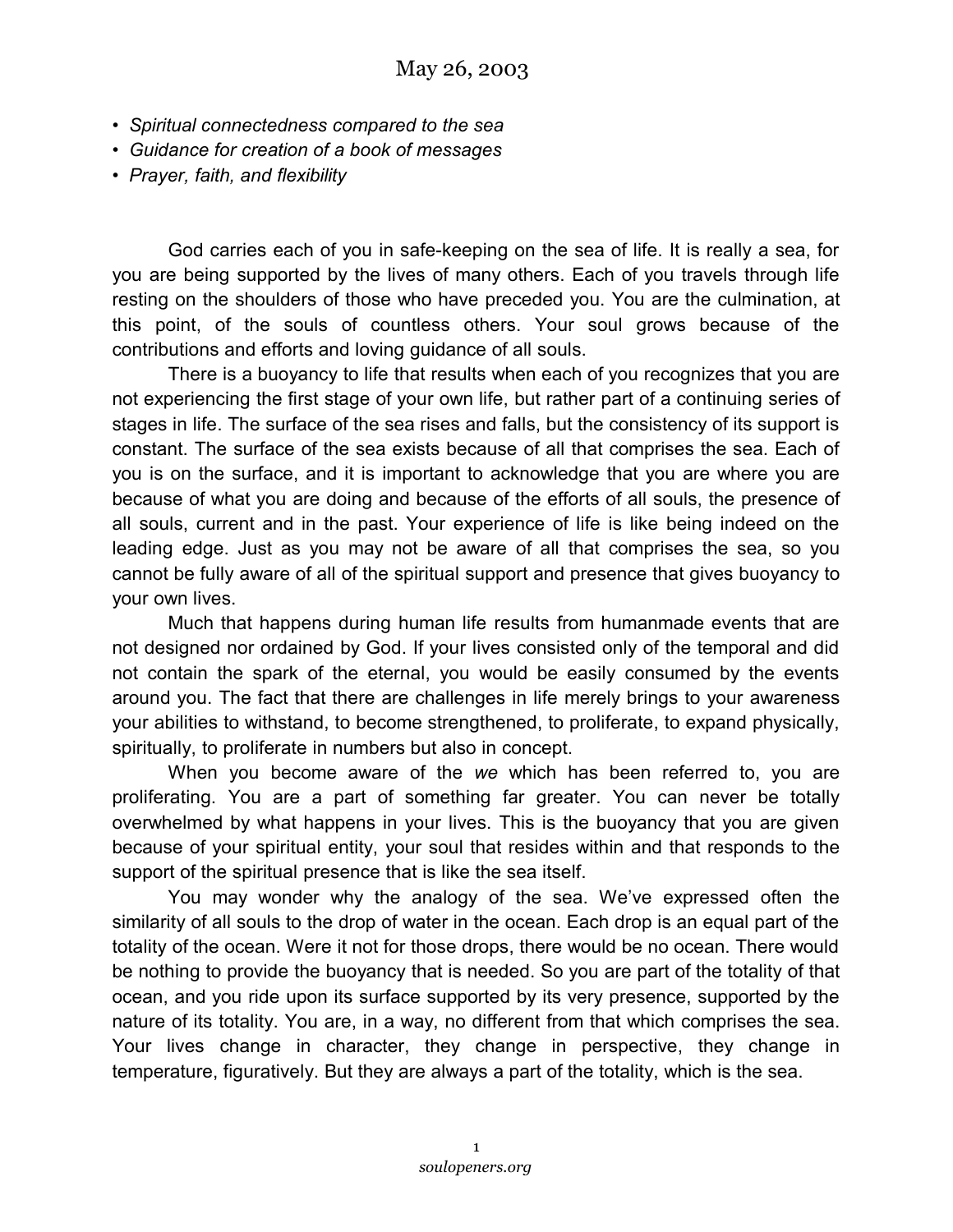You have become aware of much that comprises the sea through these messages. It is your view beneath the surface, as it were. You may not have explored to the very center of the earth, but your experiences take you far enough beneath the surface that you have learned and will continue to learn much of what it means to be a part of the sea, what it means to be a part of the ocean of spiritual entities that comprise the totality of God.

With the information that you have received and will continue to receive, there is much you wish to share. It is as natural for you to share as it is for scientists to share their findings through research. You are all engaged in research, you all seek answers, you seek a greater understanding, you seek a sense of "why life." As a consequence, we feel it is entirely appropriate that you begin the process of assembling your view of the sea so that others may see beneath the surface.

There are many books that are available that discuss this sea. Some books investigate the animal life of the sea. Others, different forms of existence—shapes, textures, transparencies. There are any number of ways that one may describe the sea. It is likewise the situation in describing the spiritual life. The fact that others have shared their understanding should in no way hamper your desires to do the same. Your experiences, the material that you receive, although describing the same ocean, provide yet another view and we urge you to pursue that.

You wonder what form this pursuit should take, how best to move forward. The answer is that you move forward just as you proceed with this process of understanding the nature of God. It is to be approached always with prayer, and you can be fully assured that the right path when pursued prayerfully will become clear. The nature of what you present is to be a series of books. You should proceed with a sense not of the totality, but of where you wish to move at this stage. It is not easy to complete such a project, for in fact it is never completed. You will continue to receive more guidance, so it is important rather to identify where you wish to place your efforts without any conception of it being in some way complete. The vehicle is definitely as a book. The nature of that book and how its contents are shared will be quite clear as you proceed with these efforts.

The captain of the ship knows it is necessary to proceed from one point to another, but that direction is never a straight line. It depends on the currents, it depends on the weather. There are many considerations that must be examined to ensure that the ship moves from one place to another in the most appropriate manner. Those decisions are made as the situation requires. And so it will be with your efforts. You will make the right decisions when they must be made. You are beginning the process in the most effective manner, and you can be assured of that. It is important to be in contact with many others who may be interested in this project who know the way the wind blows, others who know the nature of the currents and what lies beneath. Any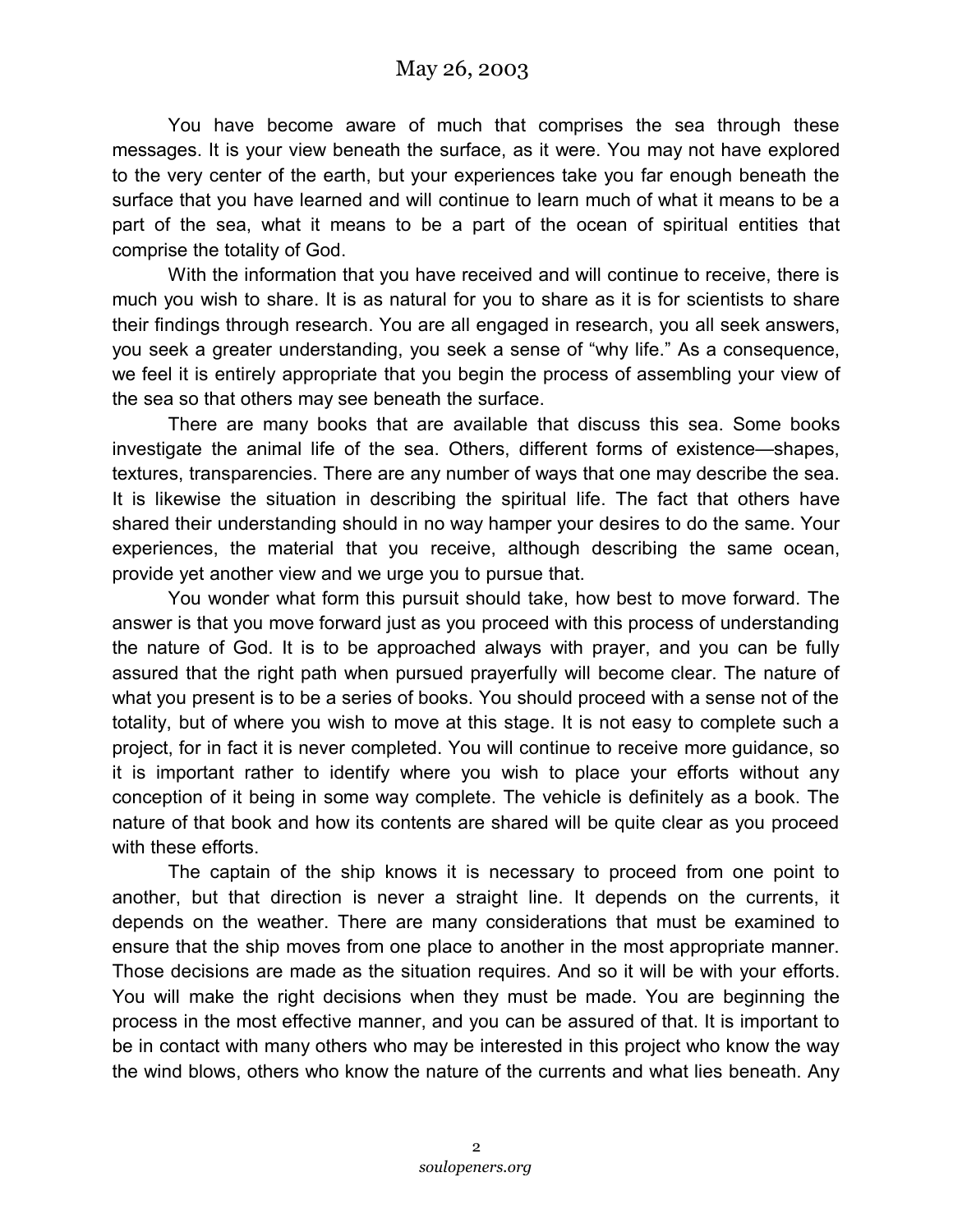project such as this is the culmination of the efforts of many, many who are dedicated to its value, to its relevance.

It is in a way a kind of microcosm for how you live your own lives. You do not know everything about what tomorrow may bring, but tomorrow ultimately becomes today and soon becomes yesterday, and you have traversed the span of time, as you refer to it. You live successful lives, not by planning every turn, but by being aware of opportunities as they arise. You know where you are headed, but you are also aware of the opportunity to make decisions that will bring you to your own destination. Characteristic of your lives is faith. Faith is not knowing what the next turn must be. Faith is the conviction of knowing that when a turn must be made, you will know the proper turn to take. A life of faith is a life of awareness, a life of openness, a life characterized by being flexible.

A giant tree withstands a strong wind because it is capable of bending. Bending is not a weakness of the tree. The capacity to bend is precisely what gives the tree its strength. It is so in your own lives. Your ability to bend, to adapt, to be open to change is precisely the ability that gives your lives a constancy—a constancy not of a straight direction but a constancy which takes you to your objective.

Preparing a book, therefore, is one kind of life experience that requires your ability to bend, and by bending you will reach the solution that you seek. It is that experience that gives rise to faith. When you suffer from an illness and you approach that illness with faith, it is the faith that provides the resilience, that provides the strength. But if you approach illness, for example, with only one single outcome in mind, you are not governed by flexibility. You become that rigid structure that has no capacity for bending in the wind and is destroyed. A life of faith, an act of faith of whatever nature, is a belief in the value of being aware of what is happening now with the conviction that whatever decisions or whatever directions will need to be followed, they will be followed in the most appropriate and applicable manner.

You all have personal concerns related to outcome. It may be outcomes that affect you individually. You may be concerned about outcome related to another. If you proceed on the path toward that outcome with prayer and faith, you are assured of the reasonableness of the outcome and the means by which you achieve it. Your lives will constantly be beset with challenges and frustrations, anxieties, fears. But your ability to persevere will only be as strong as your ability to be flexible.

Your lives cannot proceed in a straight line. A project such as you anticipate cannot progress in a straight line either. There is nothing in your lives that is dependent upon human nature that is at the same time predetermined. The only aspect of life that is predetermined is the direction of your soul's development, for speed is often influenced by the human condition. But you can say with full certainty that your soul will ultimately be fully a part of God. How you get to that oneness with God—that will change many times in the course of human life. But the direction will still lead ultimately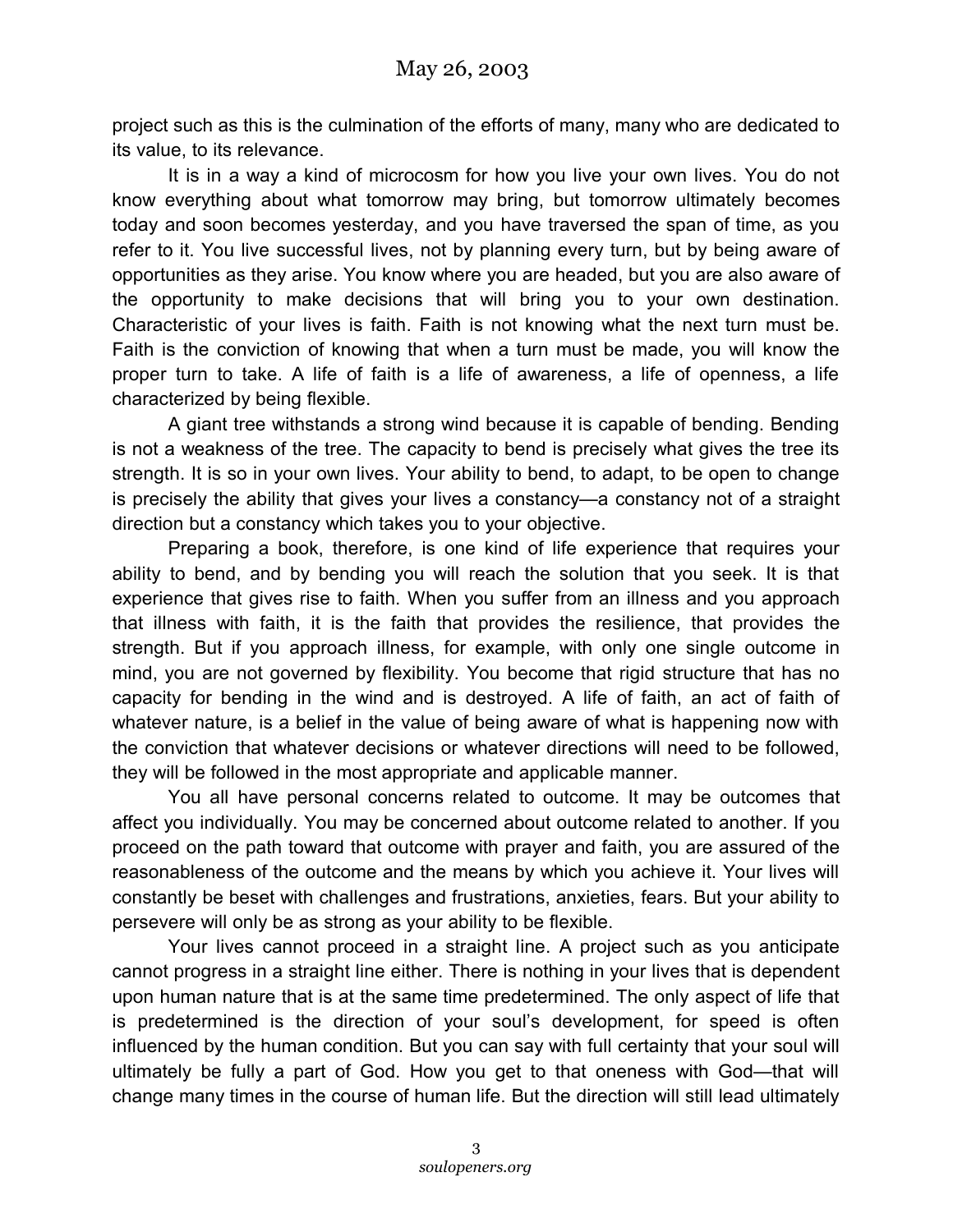to God. The objective is never in question. The general direction is a certainty. The specifics of how you move from where you are to a total embracing of God is determined by decisions you make, the decisions that others make.

You succeed in your spiritual development because you are open. If you are not open to the reality of spiritual guidance, you would not be in this gathering at this moment. If you felt there was no spirit, or if you felt that God had long-since ceased speaking to humankind, there would be no reason for you to be collected together. So your direction of spiritual growth and spiritual understanding is enabled by your openness to the guidance that comes through. You take that information, you take the insight that is reflected from God through us to you, and that molds your life for the moment. As your insights increase, the direction of your development continues to be refined. So you must always keep looking, you must always keep listening, and you must always be willing to take what you see and what you hear and allow those insights to provide guidance for your next step forward.

Preparing a book is in many ways no different than living your human lives. They parallel one another most beautifully. When you complete your project and it is ready, there will be a place for it that is most appropriate. You are not wasting your efforts in such pursuit, just as you are not wasting your lives as you pursue insight into your spiritual growth.

Human life provides such opportunities for you to move forward. That movement is marked by the choices you make. They are the indicators that determine the specific directions that you take. With prayer, your lives continue on the path that is most beneficial. With prayer, you are as you should be and you are where you should be. Without prayer, you are heading off into the sea without a compass, and it is not long before you have little sense of where you are and where you should be headed. Your compass in life, just as your compass in such projects, is prayer.

Continue to pray for vision, continue to pray for insight—Insight as to where you are and where you should be headed. Pray for flexibility that when you know where you should be heading, you have the wisdom to take that step. It is not an act of courage; it is an act of wisdom. Your prayer provides the foundation for faith, for with prayer you have every reason to be faithful about the outcome. With prayer you are certain that you are where you should be and you are heading where you should head. Let your lives be governed, therefore, by prayer just as the captain makes decisions about the ship riding the seas based on information of a compass, of knowing where one is and where one is to go.

We wish each of you would rely more heavily on prayer, for it is the constant checking of the compass that allows you to refine and revise. Your lives are not lived by accident; they are lived through design. Your lives don't just happen; they are given direction, they are given purpose, they are given character through prayer. When you pray, you are opening the cover of the compass. You are seeing what is being